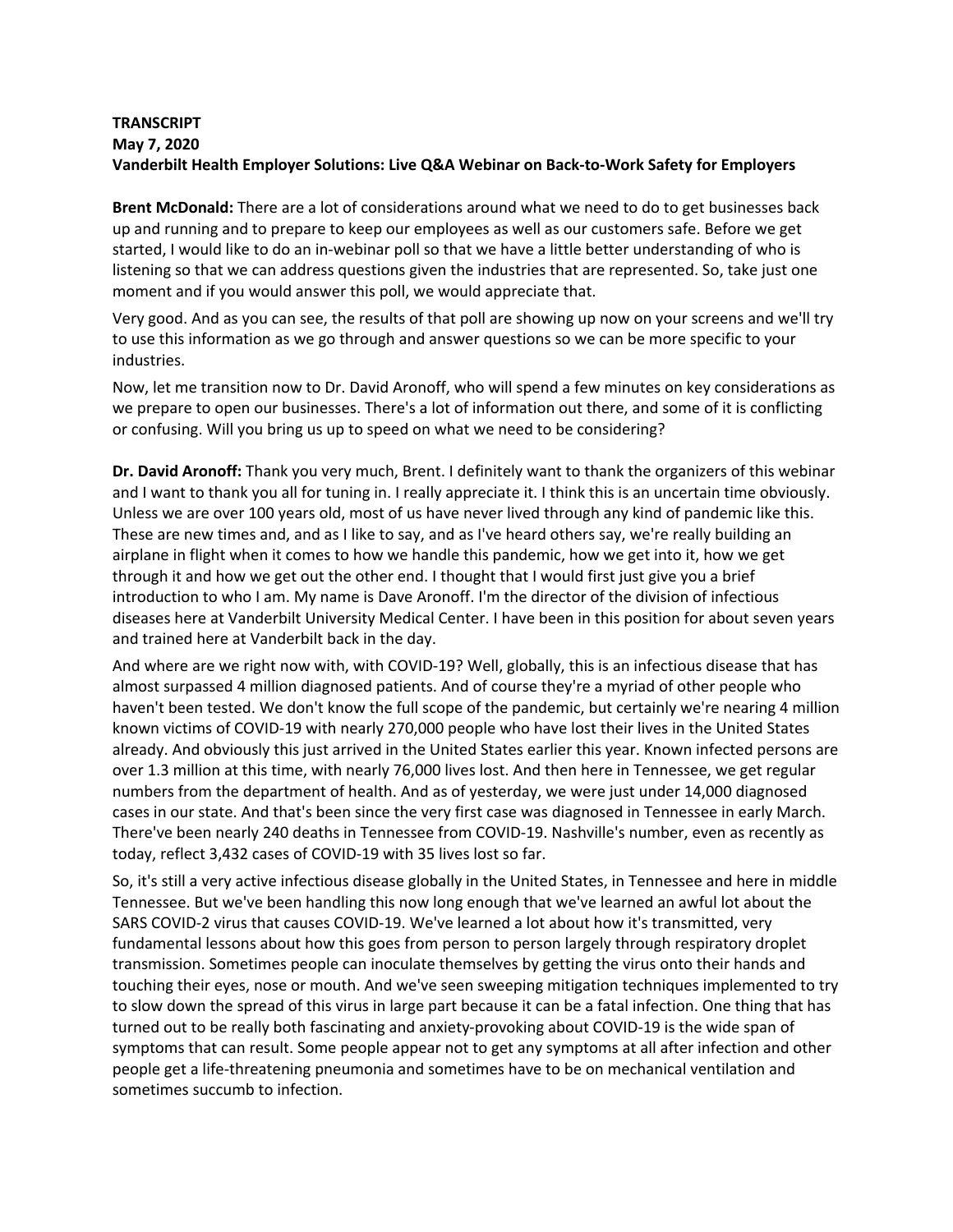It tends to be older adults and people with chronic medical conditions who are most vulnerable to this infection. We've also learned that it can transmit from person to person, even if the infected person is without symptoms. And that's been a big challenge is figuring out how do we reduce the risk or mitigate when we don't know who's infected and who's not. Because some people may be infected with no symptoms at all. And that's led to where we are today. A lot of mitigation around staying at home, closing businesses, keeping people away from each other, implementing things like wearing masks and participating in lots of hand hygiene and other measures. But the good news is that a lot of our hard work here in Tennessee in public health and with individuals taking it very seriously, doing our part and staying apart as the governor says, that we've been able to do what experts like me have been suggesting to flatten the curve, slow down the transmission and prevent a surge from overwhelming our healthcare system.

And because of that, we're hoping and starting to see some light at the end of the tunnel. We're starting to think about opening businesses again and seeing some businesses open again. Even today, Nashville Mayor John Cooper announced that at the beginning of next week we're going to be seeing some limited opening of restaurants, for example. And so all of our business owners are having to feel their way through this new reality of being shut down and having an economy crushed by a pandemic and now trying to balance reopening and reigniting business while at the same time keeping themselves their employees, patrons, clients and customers as safe as possible. And so, here at the medical center, we've been engaged a lot around this issue, not only for our patients and at our outlying clinics, central hospital and healthcare center, but also in engaging with business owners and employers about how best to do things. And so that's what we're here for today.

**Brent McDonald:** Dr. Aronoff, thank you for that background and setting the stage. One of the questions that keeps coming up, regardless of what industry you're in, is: I'm going to be opening my doors for business soon. What are the most important things that I need to do as an employer to keep my employees safe and communicate to the community that it is safe to come to my place of business. Can you elaborate for us a little bit on those considerations?

**Dr. David Aronoff:** For sure. One thing I would say about this is that truly we're all in this together. All employers should know that your brothers and sisters who are also employers are going through this at the same time. And what we're seeing is a lot of really important information-sharing. The idea that a rising tide lifts all ships is very true in this situation. And so those people who are tuned in today, we'll hopefully learn some new things and can share those with others. But sharing best practices across businesses, even across types of businesses, will be vital in terms of individual companies and businesses and how to keep everyone safe. I think it begins with being organized, having a plan, having an understanding of what local jurisdictions recommending about how best to open businesses. Again, for example, businesses in Davidson County may be able to look for the Reopening Nashville plans that have been written by Mayor Cooper's taskforce.

Businesses all across Tennessee may benefit from the document called "Close Contact Businesses" that Governor Bill Lee's taskforce has published in partnership with the department of public health. And of course, relying on national agencies such as the CDC, OSHA and others that have information available for how best to stay safe at work, to come into this organized and have those resources pulled together is really helpful. Depending on the size of a business, it can be useful to have a point person, somebody who's collecting all this information and who will be key in developing operating procedures for reopening. If such a manager is selected, it's often helpful and efficient to deputize that person to educate employees about best practices. Harmonizing across the workforce those fundamental aspects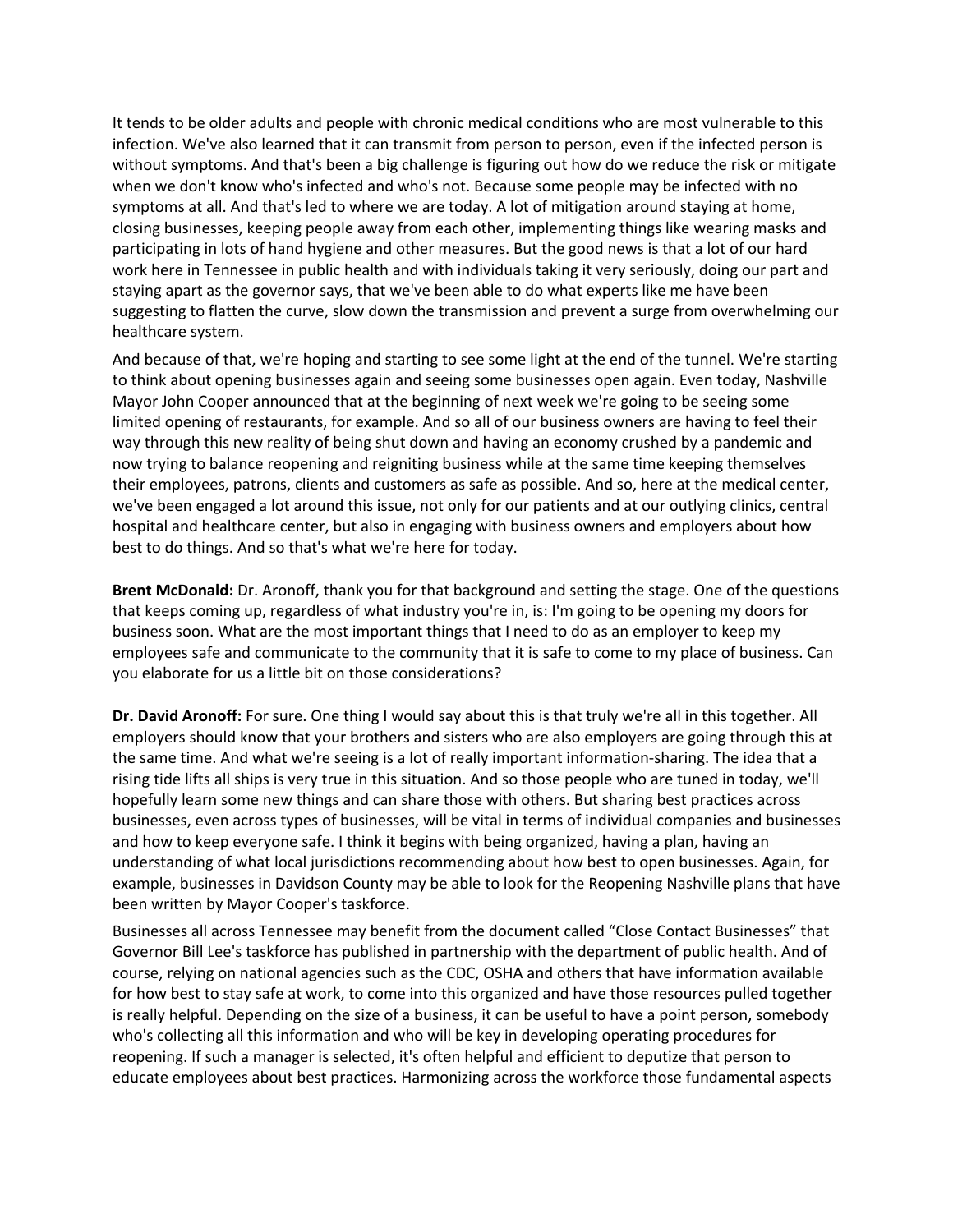of what the disease is, what the symptoms are and how it's transmitted are things that every employee should be aware of.

[That education should cover] the fact that the main way that this virus goes from person to person is through respiratory droplet spread. It's by speaking, coughing and sneezing that respiratory droplets are emitted from our airways and dispersed into an arc around us. When we're talking, that diameter or arc around us is pretty small, maybe six to eight feet. Laughing or sneezing can propel the virus certainly a bit farther. And then understanding the importance of surface disinfection. When respiratory droplets fall, they can get on common use surfaces. Then somebody's hand can come across that surface and contaminate their hands, then that person can be inoculated by touching their eyes, nose and mouth. So once people understand how the virus gets from person to person—that we don't get infected through our skin and that it's important to engage in hand hygiene to remove the virus from our skin so that we don't accidentally inoculate ourselves—people can actively engage in preventing transmission.

The most important thing, of course, which is why businesses have been closed and why people have been asked to stay at home, is distance. And so, I think the challenge for business owners is being able to work with their team to figure out how to maximize distance and limit direct contact time between employees in the same workspace and between employees and customers. That can mean thinking about the minimum workforce that can be utilized to keep a business open. Or, before opening a business, you come up with plans and do walk throughs to make sure that spacing can be done effectively. It may be helpful to put down pieces of tape on the floor or on long counter surfaces where many people are working. We're seeing a few areas of areas of our economy actually blossom a bit in this pandemic that we might not have ever predicted.

I think communication is going to be absolutely critical for reminding us how to behave to limit the risk of transmitting the virus from one person to another. [It's important to create] signage that reminds people to wash hands and not to come to work if they're not feeling well. [It's also important to] emphasize the importance of honesty, truth and transparency between employees and employers so that [employees will be honest when they're experiencing] symptoms [such as] a sniffle, a new cough, a fever or shortness of breath, just don't feel well, or are very fatigued. It should be important for employers to actively encourage employees to stay home and have plans about how to best do that and keep a business going if you need to send people home.

[It's important] to continue to try to support employees even if they're unable to be at work. And then of course having employees who are together wearing cloth masks, particularly if they're not in high-risk work areas like healthcare for example. And recommending that when people put on their masks that they limit the times that they touch their face and that their masks are washed every day. [It can be important to have] a supply of cloth masks and replacements that employees can use for one day and then either launder on their own or have the business launder. These are a few first pass sort of messages, Brent, that I would say may be helpful.

**Brent McDonald:** Thank you for that. And that spawns another question. As we've been talking with the employer community, there's been an underlying question of what precautions can be taken that really do work and which precautions may or may not work but certainly help instill a sense of confidence in our customer base and in our employees. And so I wanted to pose that question to you: Can you list off two or three precautions that are really meaningful and do have an impact, and then some things that can be done to also help the employers create a sense of confidence in the customer base?

**Dr. David Aronoff:** Sure. Well, I think first and foremost, it's having policies in place to discourage people from coming to work if they don't feel well. And that includes customers, patrons and clients. Have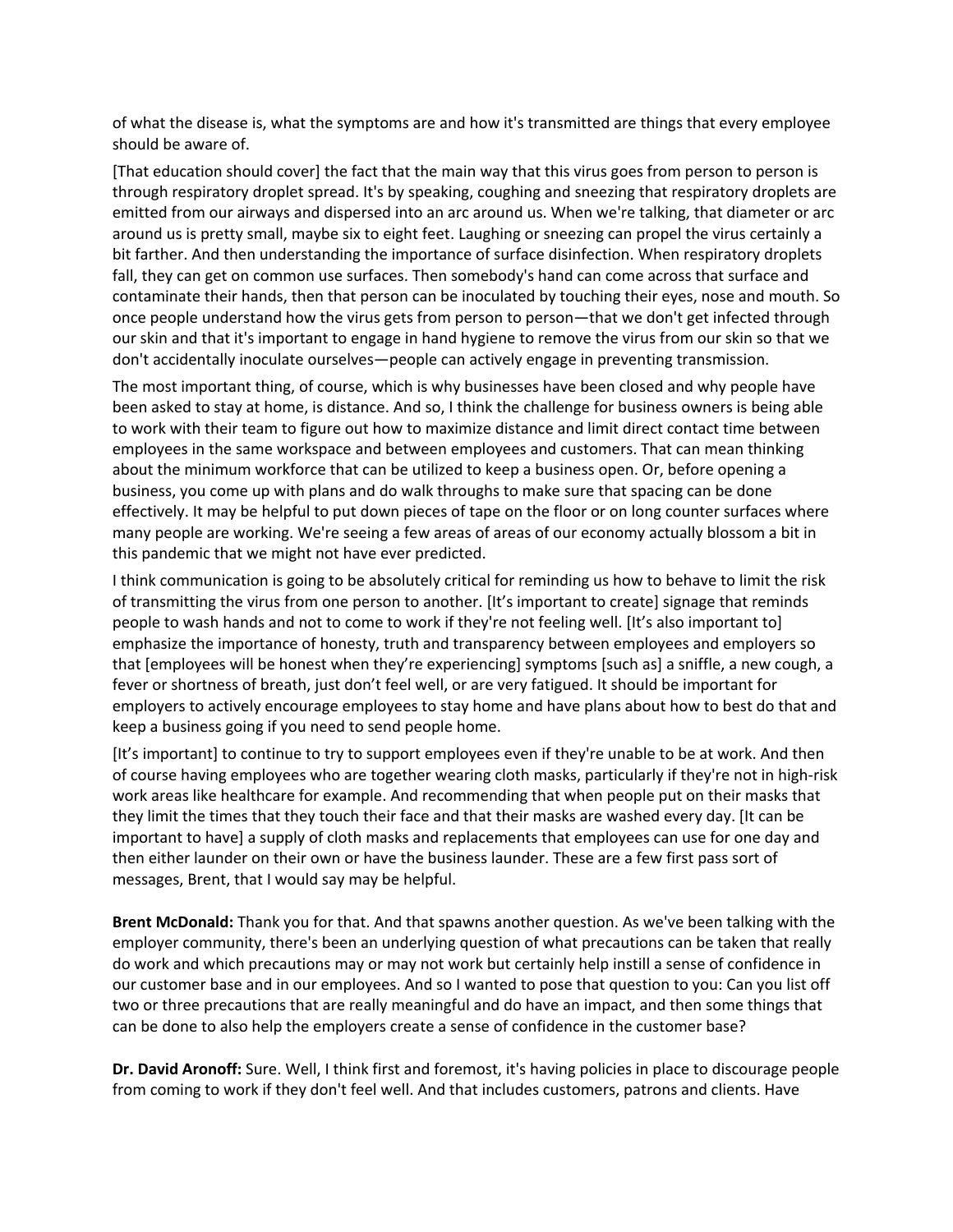signage that's very clear for customers and employees. They may need to see a list of symptoms. So, if someone has fever, cough, shortness of breath, loss of smell or taste, new diarrhea, fatigue, low-grade fever, those sorts of things, they should be discouraged from interacting at the workplace. That absolutely is an important way to stop the spread of infection.

It's also important to engage in good hygiene—not only hand hygiene, but also surface disinfection. So for companies where clients, patrons or customers are going to be coming in, [it's important to have] hand sanitizer handy for people to use on entry to businesses and on exit. It can be helpful for times where there may be frequently touching of surfaces, such as utensils in restaurants, in the grocery store and on the shopping cart handle. But any commonly used surface should be regularly disinfected.

What is also likely to be helpful is the use of cloth masks. Cloth masks do a few things. One, we think that the most important reason why cloth masks are helpful is to prevent asymptomatic transmission from the person wearing the mask to somebody else. So when we wear cloth in front of our nose and mouth, it is very difficult for our breath [to be dispersed]. The droplets that come out when we talk disperse widely, but many of them get trapped in the cloth masks.

We know that even for people who get symptomatic with COVID-19, they can be transmitting the virus for several days before symptoms occur. And some people appear not to ever get symptoms or get symptoms so mild that it doesn't really even register with them that they may get sick. We just can't know who's infected and who's not just by looking at them. So setting the example of wearing masks is a good way to protect the population by limiting the risk that somebody in a workplace, whether that's a customer, employee or an employer, is transmitting the virus to someone else. The other two quick points I would make about cloth masks is that when employees and employers are wearing masks, it destigmatizes the use of masks by customers and others. The more we normalize the public health measures that may help during this pandemic, the easier it is to get people to buy into them and not feel ostracized, left out or strange by doing those things that may be very important to them. It instills a sense of confidence.

The other thing that masks can be helpful for is reminding us that, "Oh yeah, right now is a pandemic and I need to be respecting space. There's a reason that there's tape on the floor or why the person in front of me just gave me a look that I may be encroaching too much in their space." And so this can be a very important reminder as well.

**Brent McDonald:** Thank you very much for those insights. We continuously hear about the topic of masks. Another question that is emerging is: "Should I as an employer require my customers to wear masks as they come into my place of business?" Can you elaborate some on that—not a policy discussion so much as just what should employers be thinking about as they wrestle with that?

**Dr. David Aronoff:** It's a really important question. Even the guidance from both the city and state recommend that customers wear masks. And again, this is the kind of thing where the virus doesn't care if someone is an employee or a client or an employer. The idea for these public health recommendations is to interrupt the chain of transmission when any groups of people are getting together. And so having a policy that strongly recommends that customers wear masks is important. Now obviously that can get challenging if someone owns a restaurant because people can't push food through their masks, at least not in a very efficient or hygienic way. And so eating and drinking require taking a mask off. And so there are some business specific things that can be looked at. But in general it's a good guidance to have signage that strongly recommends the use of masks on premises; it good for businesses to be thinking about having masks to give to customers if they don't have one or the one that they have is a soiled and they want a new one or something like that.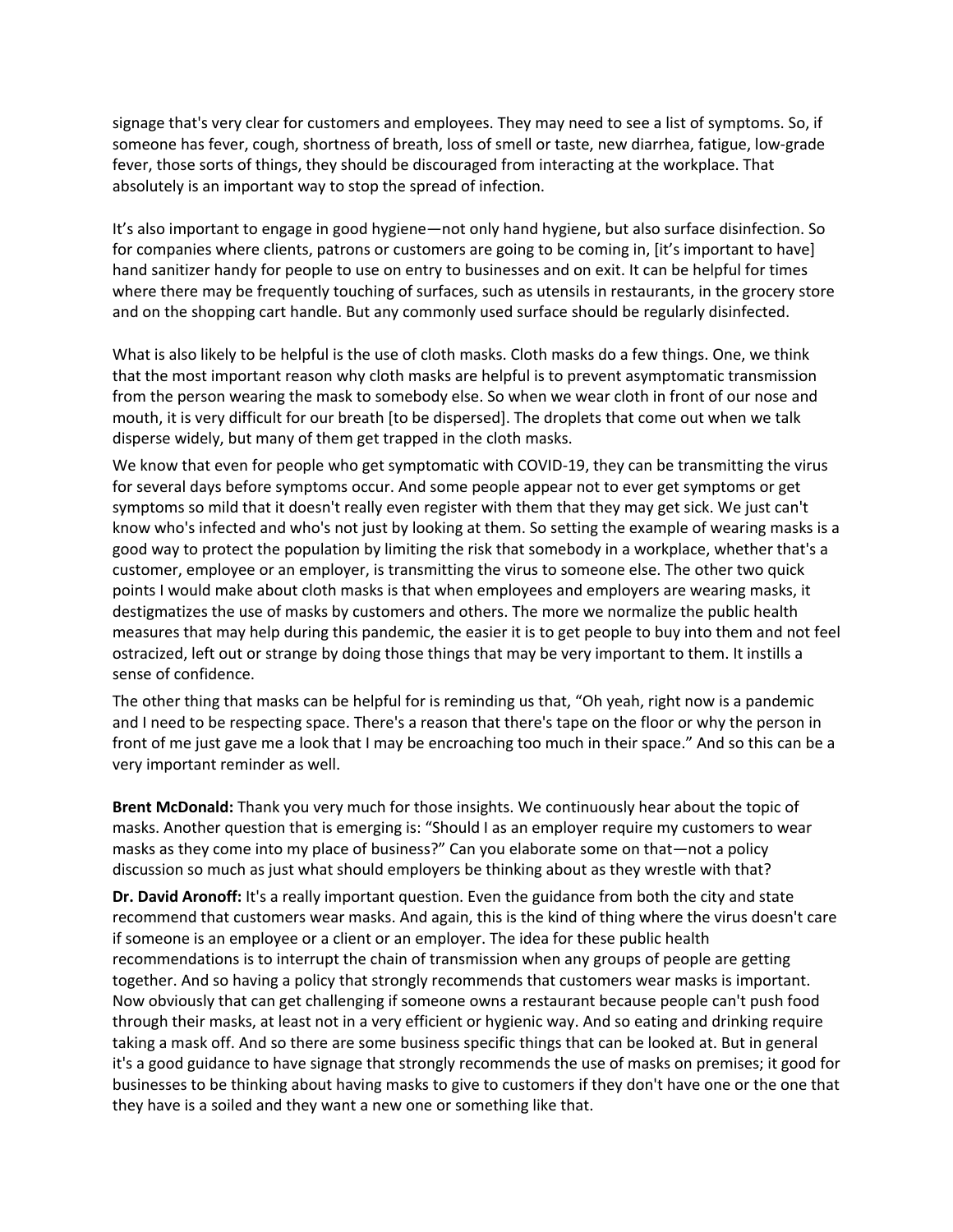I tend to think of it in this way. We're all very used to going to restaurants where we see signs that say "no shirt, no shoes, no service." And at this point we probably don't even read those signs anymore even though they're posted most restaurants because we take that step for granted. Here we're in a new time where we're thinking about masks potentially being really off the table in terms of asking people to wear them. But we should be thinking for public health that this is a "no shirt, no shoes, no masks" kind of time. The other thing is that many people tuning into this may remember the time not so long ago when it was perfectly acceptable to smoke cigarettes in restaurants. And those days are now gone largely throughout the United States because we learned that smoking can cause health problems for people who are not the active smoker. The people at the tables next to secondhand smokers can get health problems. And so over time we were able to—not without significant protest and with regulations—put up signs that said no smoking on premises. And that's because smoking could cause a hazard to someone else. Now we're living with a pandemic where my breath could literally kill somebody because I could be transmitting a lethal virus. And so being able to think about it that way that my breath could be a lethal to another person—is an important motivating force to say, "please wear a mask when you're in our place of business, whether you're an employee or a customer."

**Brent McDonald:** Something that I've noticed just in when I've interacted with businesses: There is a difference in how I respond when I walk into a business based upon their outward expression [of certain public health policies] like, please stand this far apart; here's hand sanitizer for you. So I would imagine that that would be a consistent theme for quite some time.

I'd like to transition now to the live Q&A portion of our webinar. Before we make that transition, though, we'd like to have our second in-webinar poll. This is to get a gauge of how many of our participants already have a return to work plan and are ready to execute on that plan. This helps us think through preparedness in the employer community.

From the poll, it looks like the vast majority either feel like they are ready to go or they are working on that plan. So if you are working on that plan or haven't started yet and you still have outstanding questions, submit those via the chat and we'll address those as we go on.

So, Dr. Aronoff, one of the first questions that have come through is one we've covered before, but it's still an outstanding question: What do I do if one of my employees test positive or has symptoms and has yet to test positive? What do I need to do as their employer at place of work?

**Dr. David Aronoff:** That's a really good question. First, as an employer, the first concern of course is for the health and safety of an employee who may not be well. Refer them to call their healthcare provider or a COVID-19 hotline if they are worried that they may need to be tested for the coronavirus. We're living in a day and age now where instead of sending someone to walk into a clinic, we're advising people to use the telephone or a computer to contact their healthcare provider. But if they're safe and well enough to go home, they should be asked to go home and leave the premises. If somebody has tested positive for the coronavirus, then they'll need to have some quarantine time at home, which will probably be information provided to them by their healthcare provider. As a business owner, itit's important to be thinking through a plan for how to know which employees may have had prolonged contact with someone who has tested positive for a COVID-19.

And what do we mean by prolonged contact? Well it's sometimes one of those things that you know when you see it. In general, when people are working shoulder to shoulder or elbow to elbow the CDC has suggested that that contact that's closer than six feet for longer than 10 minutes at a time would be considered prolonged contact. But it's subjective; if there's a feeling that there's been close contact, then those employees need to be made aware. It can be done in a way that's protective of health information from the employee who is sick, and those employees who may have been in close contact with a case should be aware about tracking their own symptoms if at all possible. They should be sent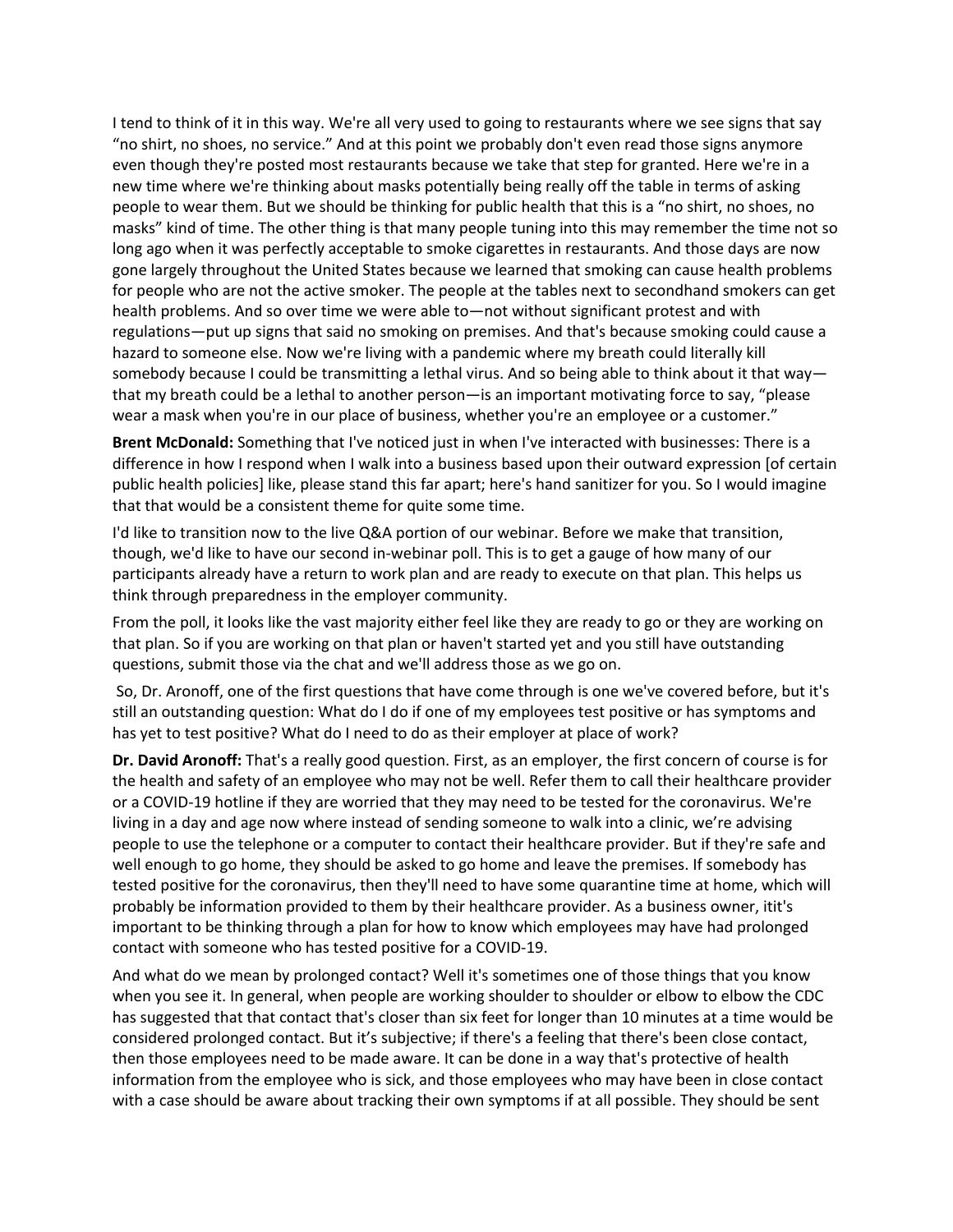home and be monitoring themselves in self-isolation for 14 days and looking for the onset of symptoms of COVID-19. If business operations absolutely can't continue without some employees who may or may not have been in contact with an employee who has a case, then some contingency plans may need to put in place related to monitoring at work, wearing masks and engaging in good hygiene. But ideally someone who is a known close contact may be able to be at home self-isolating and monitoring for the arrival of any symptoms of COVID-19.

**Brent McDonald:** The second question would have a lot of value as we saw several organizations here in the hospitality industry. The question is about self-service, coffee bars, and putting food out for employees or guests. What's some guidance around that? Should it even be continued or should everything be done through a server?

**Dr. David Arnoff:** Yeah, in general recommendations that we're providing suggest that we want to do as little as possible to have multiple people touching the same materials and limit the opportunities for people to be coming together closely. And so you know, we may be seeing the end of the salad bar for example, at least in the short term—hese sort of opportunities where multiple people are converging on something, whether that's a self-service, drink dispenser, grab-and-go-types of items. We really need to think through those and likely not have those, especially when the goods that are placed in those areas are really difficult to individually disinfect for example.

If there are packages or things that have smooth surfaces and are not edible, that may be different cases where things can be wiped down or taken out of rotation for awhile. But when it comes to food stuff, particularly, it's important to limit the contact time and the number of contacts. And that also helps to limit the formation of lines or groups or huddles at places of work. That that could be an important sea change for many businesses. That's why it's going to be really important upfront to think logistically. For example, some businesses have really been built to have waiting areas and how that can be altered is important. So obviously I go back often to the example of restaurants because that happens to be such a popular service industry in Nashville and across the world.

But, finding ways to tell people that their table is ready through their smartphone and discouraging them from sitting in a waiting room or an anteroom is really important. And so that's why before businesses unlock the door for their customers, it's important to have some walkthroughs with management and think through common docking points for people ways to mitigate those activities. We can't necessarily control other people's behavior when it comes to handling products or foods, but we can control the behavior of our servers, for example, and make sure that after food is delivered that hands are washed and that plates and cutlery are clean. And so I do think, to get back to your question, that having people bring items out to customers or putting them on a surface where a customer can leave with that is probably the way to go.

**Brent McDonald:** Another question that comes up frequently: What about gloves? Are gloves really helpful or not helpful? Should they be required or not required?

**Dr. David Aronoff:** Sure. Well, one thing to point out is if your business was using gloves prior to COVID-19 because of importance and infection control, like people working in the back of a restaurant and prepping food, those recommendations are still the same. So, anything I'm talking about in terms of gloves is specifically around COVID-19. Outside of healthcare centers, there are not really recommendations for the use of gloves to prevent the transmission of COVID-19 or to protect an individual from COVID-19. As I said earlier, this is not a virus that infects us through our skin. So, I can have virus on my hands and not develop illness. The problem will be if I touch my eyes, nose or mouth with my hands that are contaminated and then my respiratory tract gets inoculated and then I can indeed get infected. The key to preventing me from infecting from my hands is to engage in really good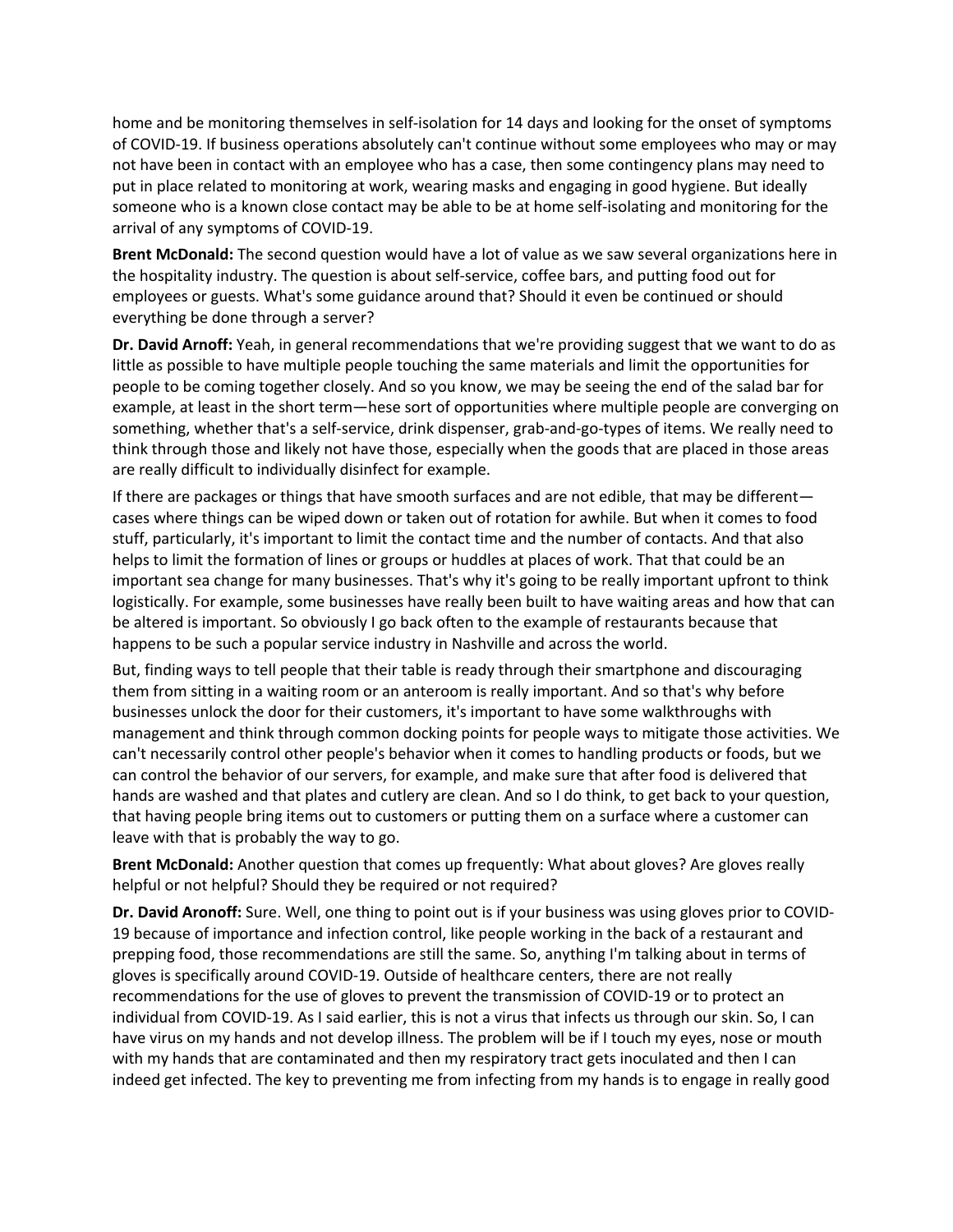regular hand hygiene, washing with soap and water for 20 seconds or using an alcohol-based hand sanitizer and remembering not to touch my eyes, nose or mouth.

Those are the fundamentals. When I wear gloves, I can still get those gloves contaminated and I can still touch my eyes, nose or mouth with a glove hand. And those gloves may somehow cause me to be lulled into a sense of security and into thinking I'm protected. And then I may take off a glove and rub my eye without engaging in hand hygiene. So, in some sense, gloves can create more of an opportunity to get virus onto my hands and then onto my face without really thinking about it. So, I don't think that there's an important role for the use of gloves in preventing the acquisition of or transmission of COVID-19. That's to say, customers don't need to be given gloves if they're coming into a restaurant to eat. Hosts, hostesses, waiters and waitresses don't need to wear gloves unless that was already part of their job. And the same for any other business.

**Brent McDonald:** Another stream of questions has come around return-to-work screening. And I know at the medical center we have protocols in place for our staff. So, the question really is, should return to work screening be mandatory?

**Dr. David Aronoff:** I think at this point it should be mandatory, as we're all trying to do the best thing to ensure that our employees are safe and asymptomatic and feel healthy and normal. We know so much now about the cardinal symptoms and signs of COVID-19, so we can screen for them fairly efficiently and our own employees can help with that screening.

A couple of pieces of advice: One, if at all possible, engage in temperature screening of employees, particularly because employees are going to be at the business for long shifts or entire days. That can be done increasingly quite well with non-contact thermometers that are often aimed at the forehead. They work on an infrared basis and several are approved by the FDA for that very purpose. So that limits contact between someone who is screening and an employee. It's an important way to check that someone is in fact not having fever.

The second thing is to have a very brief questionnaire that an employer goes over with employees or a designated employee goes over with other employees upon entry to work about common symptoms. Ask questions like: Are you having any new respiratory symptoms, runny nose, cough, sore throat, fever, feelings of fever, headache, fatigue, muscle aches, new diarrhea, for example. Those are easy to run through and important to help emphasize and remind people of the symptoms and signs of coronavirus so that even if they feel well, maybe the employee goes home and the next day wakes up with a scratchy throat and is reminded, "Oh, they're going to ask me about that. Maybe I should call in and not come to work and see how this plays out." I think that's an important way to continue to emphasize a safety culture. And it also provides a very strong message to customers that we are taking this very seriously—for your health as well as ours. We're screening our employees for how they feel.

**Brent McDonald:** As a followup to that, what do you tell someone if they fail the test upon screening when they come back to their place of work? What is the guidance that employers need to offer that individual employee?

**Dr. David Aronoff:** Well, first of all, that conversation starts prior with training and education of employers, management and employees about how all of this is going to work. So that there's an understanding that there should be no culture of shame if someone doesn't feel well and people should be willing to figuratively sign into the idea that we're all in this together and my health can adversely affect someone else's health. And if you tell me that I'm having a low-grade fever or that I'm having a cough or a sore throat that I agree to be sent home and then instructed to contact a healthcare provider or a hotline about getting tested for COVID-19, if that's a concern. It's important for employers to think about how they're going to handle when employees get sent home and not creating a penalty for doing that. And obviously the way economics are right now, it's very difficult and challenging financially to be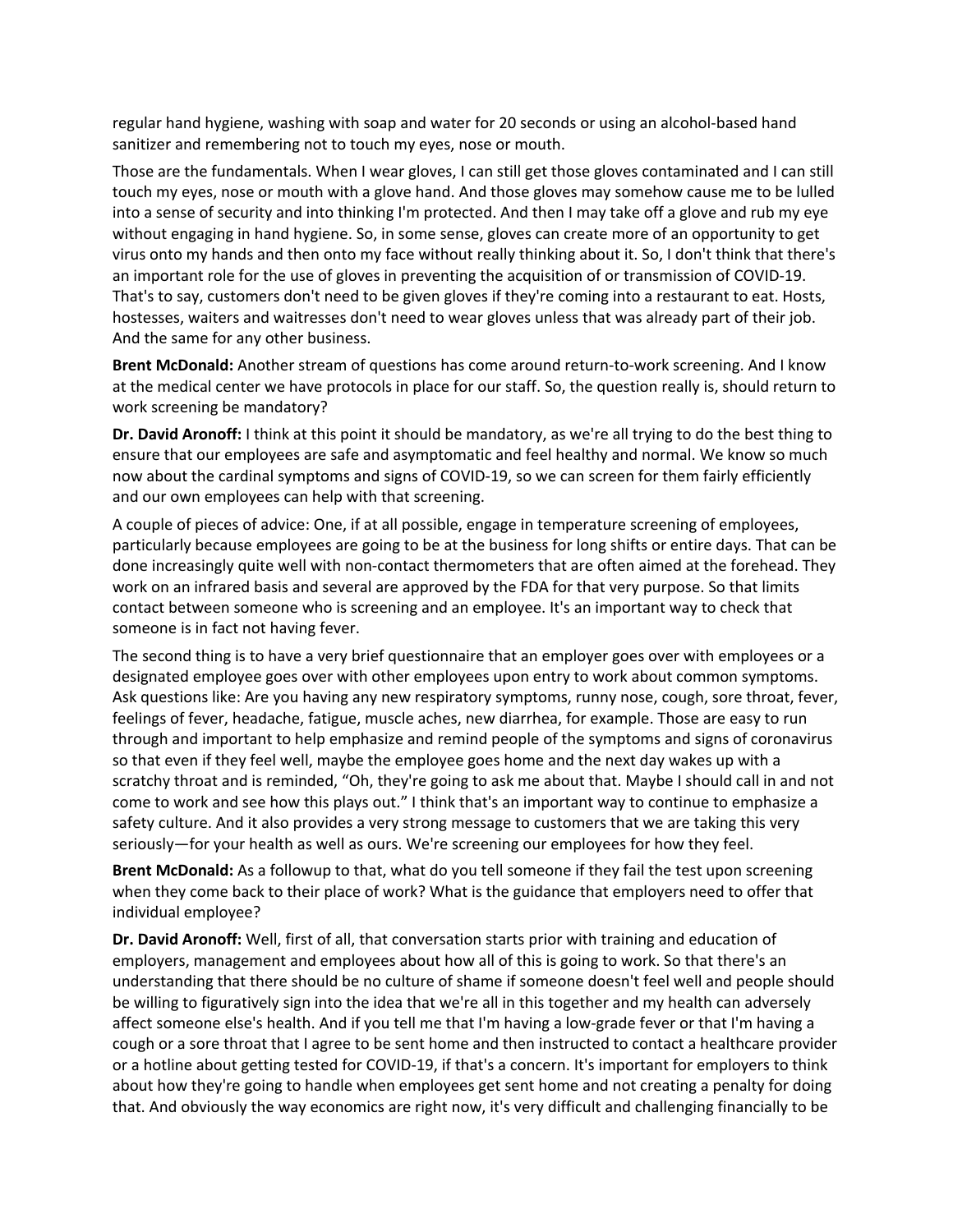able to sustain support for people who aren't able to be at work. But now more than ever before, it's really important to think about contingency plans for how people don't get docked sick days or other penalties or perceived penalties by going with the program and, for the benefit of everybody, being agreeable to being sent home and contacting healthcare provider.

**Brent McDonald:** Here's another follow up question: Should I be screening customers? Well, that's a loaded question, but that it seems to be one that people are concerned about. Do we need to have some precautions related to our customers?

**Dr. David Aronoff:** I think it's really important to put it in the context of the business. For some businesses, it may be practical and important depending on the nature of the business to do temperature screening on customers. For others, that may be very intrusive and slow things down and actually create lines or more crowding and maybe impractical screening customers or at least having very obvious signage that if you're not feeling well, it's recommended that you take care of yourself, stay home, contact a healthcare provider, and we very much appreciate your patronage when you're feeling better. Having that kind of signage is really important and being willing to engage with customers who appear to be ill and [tell them] for their well-being, we recommend that they go and seek medical attention or be okay with leaving the premises because they appear to be unwell.

And of course, again, it depends on the nature of the business, the relationship that employers have with their clients and patrons. But I think this is about encouraging a culture of safety and health, not only for the employers and employees, but for customers, too. And that's often a two-way street. So good communication, transparency, good signage can be very helpful. And then again, encouraging customers to wear masks. Even if a customer is not feeling well is hiding that from the business, that's why wearing a mask may be protective as well as having lots of hand hygiene available and surface disinfectant available.

**Brent McDonald:** The last question on screening is: Do healthcare professionals have to do the screening, or can employees be trained to do that for their company?

**Dr. David Aronoff:** Yes, this is something that employees can be trained to do. We're talking about noncontact thermometry, which almost looks like you would point a speed gun at a baseball or a police officer following traffic; they look almost the same. They're infrared detectors. Very, very easy to use with a single trigger and a readout. So that's very doable. And then asking about common symptoms and having a checklist of some kind is really simple to do. [This can be done] as long as there's a safe place at work—it could be a break room, it could be a table towards the back.

I think as long as employees know that when they enter the facility, they need to be wearing a cloth mask and they need to take a squirt of hand sanitizer on entry. They can walk to wherever this screening area is and be screened, with the person doing the screening having a mask on. It should be set up in such a way that no one is right on top of each other, that there's room for distancing, that there won't be a line and that it's efficient. This is something that not only can employees participate in, but it can be a way to help employees feel part of the culture of health and safety at a business.

**Brent McDonald:** One of the questions that people want to know how long they should be prepared to continue this. And how long should companies be preparing their employees to take these precautions? Is this a short-term thing or is this the new norm?

**Dr. David Aronoff:** Well, that's such a great, very challenging question. I think for sure that these plans need to be created in such a way that if they have to extend that there's going to be a way to continue to train new employees, for example, and to make changes. It's going to be really important for employers and employees and those of us who are customers to be flexible to changing circumstances.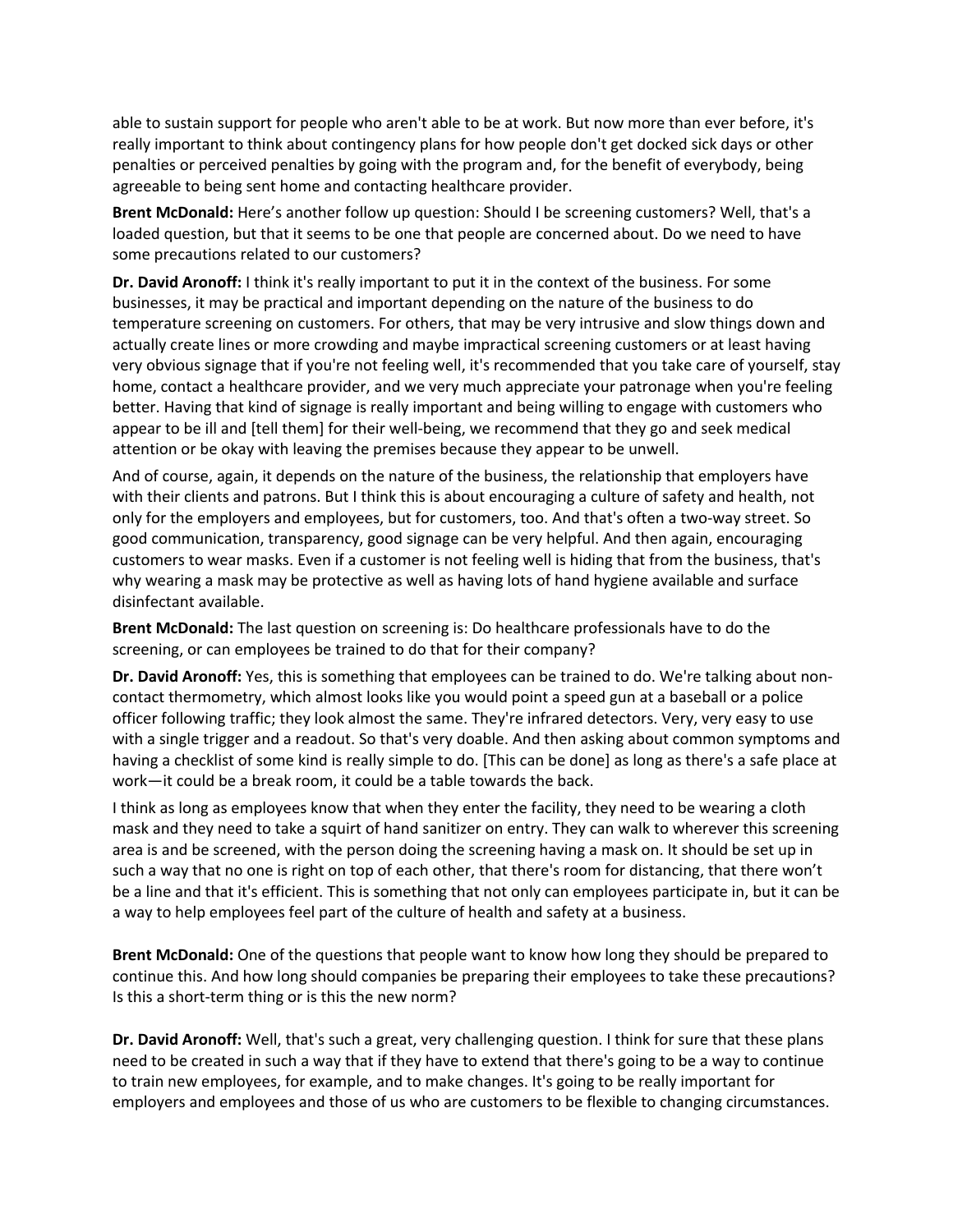One of the things that we're seeing very commonly in governments, local and statewide across the United States, is an attempt to be a logical and phased in the way that things open up. Again, our economy shut down very quickly with this coronavirus. We could think of the economy as the lights in our city that were all turned off at once by this pandemic. And rather than flipping them all back on again and saying, "okay, everybody get back to normal," what we're seeing is really the installation of a dimmer switch. And what we want to do is turn on these lights a little bit, see how things go, let our eyes get adjusted to it and then turn it up a little bit more. And as we start to see the opening of businesses, the return to some kind of normalcy in commerce, our partners in the public health sector are going to be watching the dashboard of what's happening with disease activity in our area: How many people are getting diagnosed with COVID-19, how many people are going to the hospital, and how many people are dying of this infection. And if it looks like we've gone too far too fast, there needs to be a willingness to dial back. And that can be hard to imagine. You know people could think of this as putting the toothpaste back in the tube or the genie back in the bottle. It's hard but it's not impossible, and I think we have to have some flexibility there.

But if all goes well, we will be able to open up businesses. We will likely see some more disease as we get people together again, but the one important point is making sure that we have the healthcare infrastructure to care for patients who are infected and continue to move forward. Then as we do that, we'll go into bigger phases of reopening and hopefully end up back towards a new normal. That is would be ideal to be imperceptibly different than the previous normal. We're going to see some differences. We're going to be having many more meetings through the power of electronic transfer, as I like to say, or through the internet. I think when we're change, we're going to be probably telling people their orders are ready through their smartphones, tablets and computers more than in person. There is a lot that's going to be changed about the fabric of our e-commerce and our society coming out of this pandemic. The short answer to this really important question is that we don't envision that these kinds of efforts that we're doing right now—of everybody wearing masks, hand hygiene everywhere, logging in employees, restricting, asking probing questions about symptoms, keeping people six feet apart, putting tape on the floor—we're all hoping that we don't see that as the new normal. We may see a destigmatization of mask wearing. It may be that for the foreseeable future, people in closer quarters are wearing masks and nobody really seems to notice. But you know, if there's one thing that my family is very keen at reminding me of is that my crystal ball is not all that great. And so I think it's important for us to remember that all of us are seeing the future in real time. We're all living into this and we're all very hopeful because that's what we do. But we should be prepared that we're going to go through cycles. We need to be able to retrain people and move forward without a definite line in the sand that says that we're good.

**Brent McDonald:** This next question is a very specific question. One of the participants would like to know your thoughts on the effectiveness of electrostatic misters and UV light wands and what role they may play in killing germs, viruses and good hygiene.

**Dr. David Aronoff:** That's a really good question. I'll have to get back to that particular question in terms of electrostatics and UV lights being tested. People are working on that and there is some guidance around it. I don't know that that's quite standard yet for disinfection and decontamination. And again, those sorts of environmental approaches depend a little bit on the exact nature of the business and how readily multiple surfaces can be decontaminated and whether they can be done after the businesses closes at nighttime or between shifts. We can provide more information about specifics for that after the webinar. I can't give a more detailed answer than that right now, but great question, though.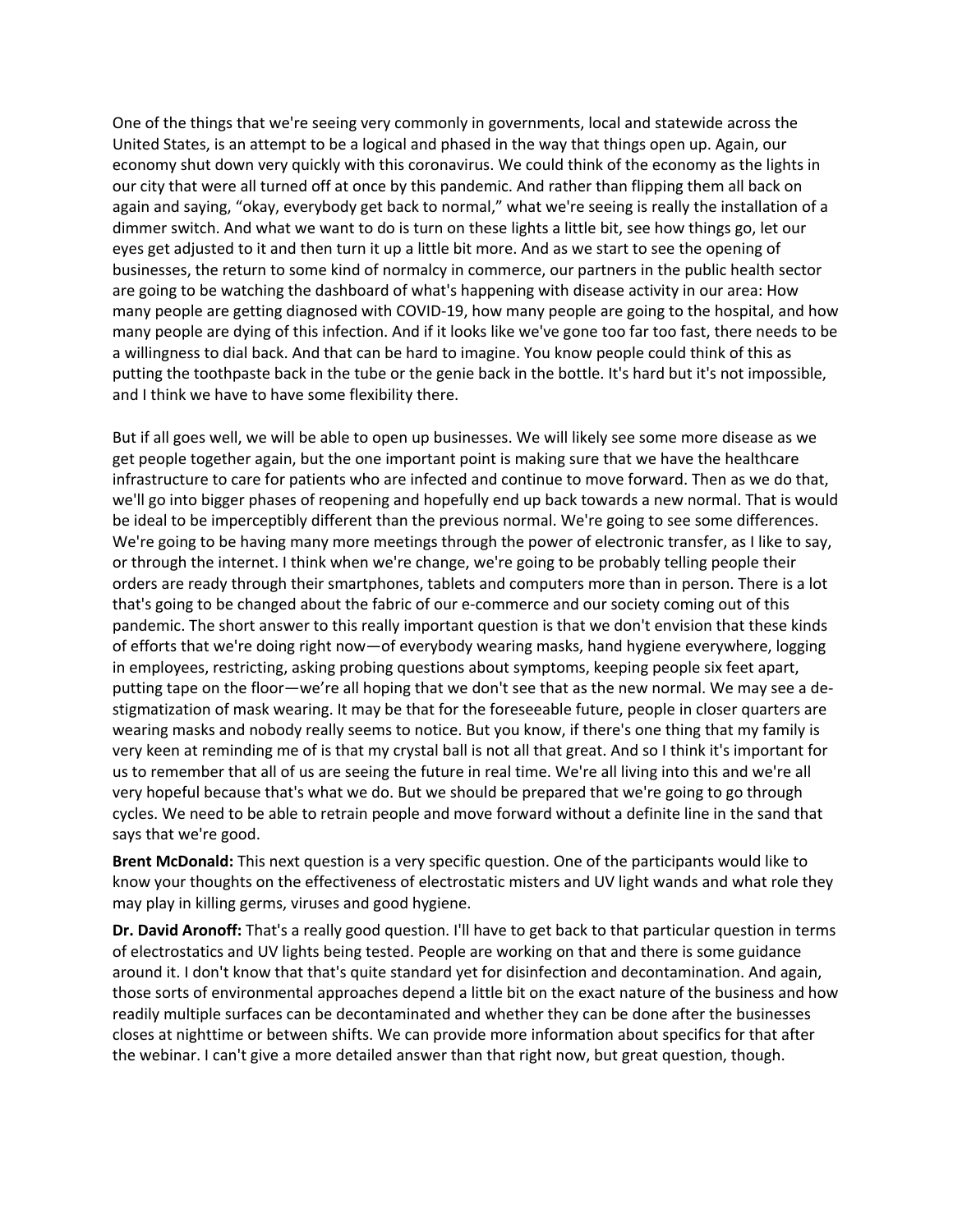**Brent McDonald:** As a followup to that, I'll remind the audience that if you sign up for our weekly COVID-19 communications we will be sending out answers to questions. That's the method through which we'll answer questions like this where we need a followup.

Here's another question: While that might be under testing right now, are you aware of anything that has been out there and communicated to the general public as effective that we know are not effective and we don't want people to rely on?

**Dr. David Aronoff:** That's a good question. Most of the messaging that we're seeing is around the most effective ways to limit transmission. There are a lot of products being advertised for use in surface disinfection. I would remind folks that the Environmental Protection Agency (EPA) has a really good list of products that can be used to disinfect against the SARS COVID-2 virus. It lists common things like Lysol disinfectants that are so common and can be purchased at most stores. And so, I would encourage people before they buy to check out the EPA list and make sure that that's okay.

And there's no substitute for maintaining social distance. So if people are convinced that there's a way to start congregating again and not increase at all the risk of transmission, it's important to remember that even with masks and hand hygiene, the more that we put people together into enclosed spaces, the more likely that there's going to be some risk of transmission. We won't go to zero simply by cloth masks and hand hygiene.

**Brent McDonald:** As we're winding down, I encourage folks to please submit one or two more questions if you have any additional items that have come up. Our next question takes us back to the screening topic again, which helps us know what's on people's minds. This particular question says: They have multiple entry points to their place of business, which does present a pretty significant logistical challenge. The best way to answer this question might be to share a little bit about what VUMC is doing because we also have multiple entry points. So perhaps you could share a little bit about what we're doing to protect against all those different places people can enter it.

**Dr. David Aronoff:** You can think of it almost like we think of the material that we use to make masks. The larger the spaces between the fibers, the more virus might be able to get in between and the tighter those fibers get, the less likely it is that virus can get through. And it's the same way with a porous building. Buildings have holes in them, and people walk in and out of those holes. And the number of holes may determine the traffic that can come in and out and the dynamics of virus transmission that's possible. Our ability to screen it really depends on having the person-power to set up screening areas. So here at Vanderbilt University Medical Center where there's lots of portals of entry and exit, which were absolutely created for the convenience of people coming to see their care providers, we had to really rethink how are we going to put enough people at each of those entry points to really be effective at screening and providing the workforce to do that.

And so, as a result, what was decided was to limit the number of entries and exits. We also limited the number of visitors that could come to the hospital. And it's really that combination of efforts that have made a difference. And so now when I come to work, I know exactly where I can go. It's different from what I did for the last seven years. It's not the fastest way. It's a prettier way. And I get to see more trees than I saw before. But now there's a new entry and I would really encourage businesses that have multiple entrances and exits to take a strong look at those that are purely for convenience. But during this time of uncertainty where we're trying to turn the lights back on, can we limit the portals of entry and exit, set up screening, have signage there. And even for those entrances and exits that are closed to have professional signage that essentially says, please pardon the fact that we've had to close this entrance temporarily because of COVID-19. We'd prefer you to use the entrance that way. Those sorts of things can be nice to the customers and remind people that, "Oh, it's not just that they forgot to